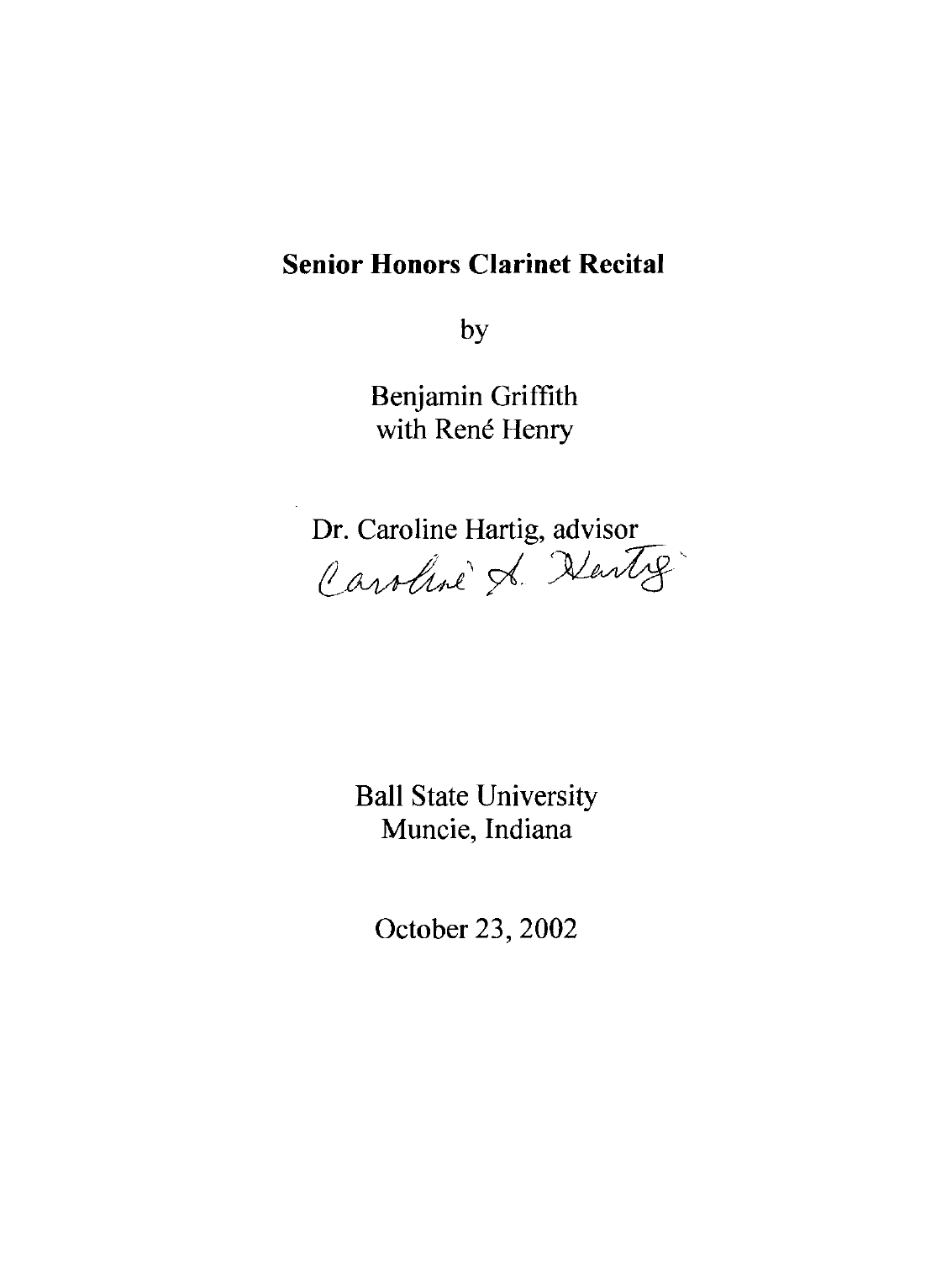#### ACKNOWLEDGEMENTS:

I would like to take this opportunity to thank the following people:

Dr. Caroline Hartig, Associate Professor of Music Performance, Clarinet at Ball State University, for her patience, instruction, and encouragement over the past four years. You have taught me so much about playing the clarinet.

Barbara Briner-lones for her time and effort to accompany me on the piano.

Rene Henry for agreeing to join me in this recital and for her friendship and encouragement. I could never have done it without you.

Mary Behler, Betheny Heinz, lennifer Perry, and Sarah Watkins for putting in the time and effort to put together the Beethoven Sextet. I really appreciate all of your sacrifices.

And I would like to thank my parents and family for their unending love and support throughout my growth and development as a musician. I am where I am because of you.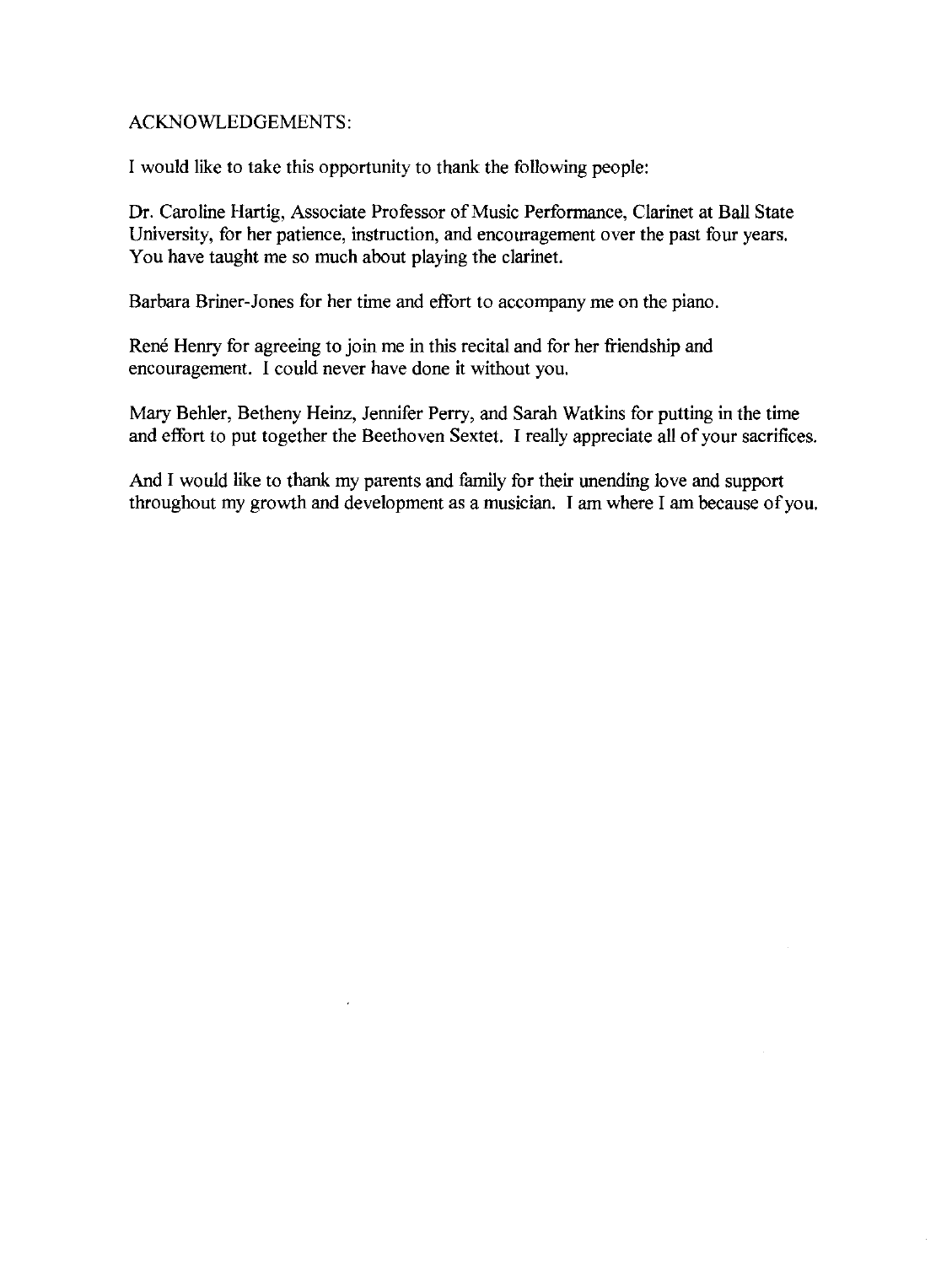#### Abstract:

It is my philosophy that a great musician makes a great music teacher. And as a musician, there are decisions that have to be made when it comes to performing in a concert or recital. One of the decisions to make is what pieces should be included in the repertoire. When choosing pieces, I had to take into account my playing ability and the technicality of the pieces under consideration. When considering choosing music for a band when I am teaching, I will have to take the same considerations into account. I will need to think about the ability of my students and the technical demands that the music will put on the students. The following is my rationale for the pieces that I chose to perform for this recital.

The Sonata No.2 in Eb Major, Opus 120 by Johannes Brahms is a beautiful, lyrical piece of music. And even though the notes and the rhythms of the part do not look that complicated, Brahms weaves in a number of difficulties. There are multiple times where he used hemiola, two against three, between the piano and the clarinet. This piece also is very challenging for its artistic expression. With Brahms' music, there is always more to the piece than just the notes on the page. There needs to be an expression of the performer in the music that evokes some kind of emotion. It is because of these different challenges that I chose to perform this piece. It is both lyrical and challenging, allowing me to grow as a performer.

The *Rhapsody for Clarinet* by Willson Osborne is an unaccompanied piece for solo clarinet. The tempo fluctuates throughout the piece, allowing the mood to change slightly. The meters also change throughout, allowing certain passages to move more smoothly. The piece also exemplifies a slow lyrical section that occasionally accelerates into a more technically challenging passage before going back to the slower, lyrical tempo. This piece is challenging in that it is the clarinet performing by itself. This allows for the performer to be a little more flexible with tempo and allow the performer to express himself a little more outside the strict tempos of accompanied playing. It is true that you do not want to stray too far away from the printed tempos, but it allows more liberty to be taken than to follow a strict tempo. And that is why I chose this piece for this recital.

The Sonata for Clarinet, Opus 167 by Camille Saint-Saens is grand solo for the clarinet. Just like the Brahms, it is very lyrical and is deceptively difficult. The part does not look too complicated, but a performer must make more from the notes that are printed on the page. The very lyrical opening section can become very expressionistic. The middle section is where the most difficult passages of the piece are, with flowing sixteenth notes in the piano and clarinet. And this flowing excitement eventually subsides and returns to the more lyrical phrases. This piece was chosen because it *shaws*  how musical a clarinet player can be. I learned early on that there is more to this piece . than just the notes and dynamics written on the page. This piece, along with the Brahms, has allowed me to grow as a solo performer.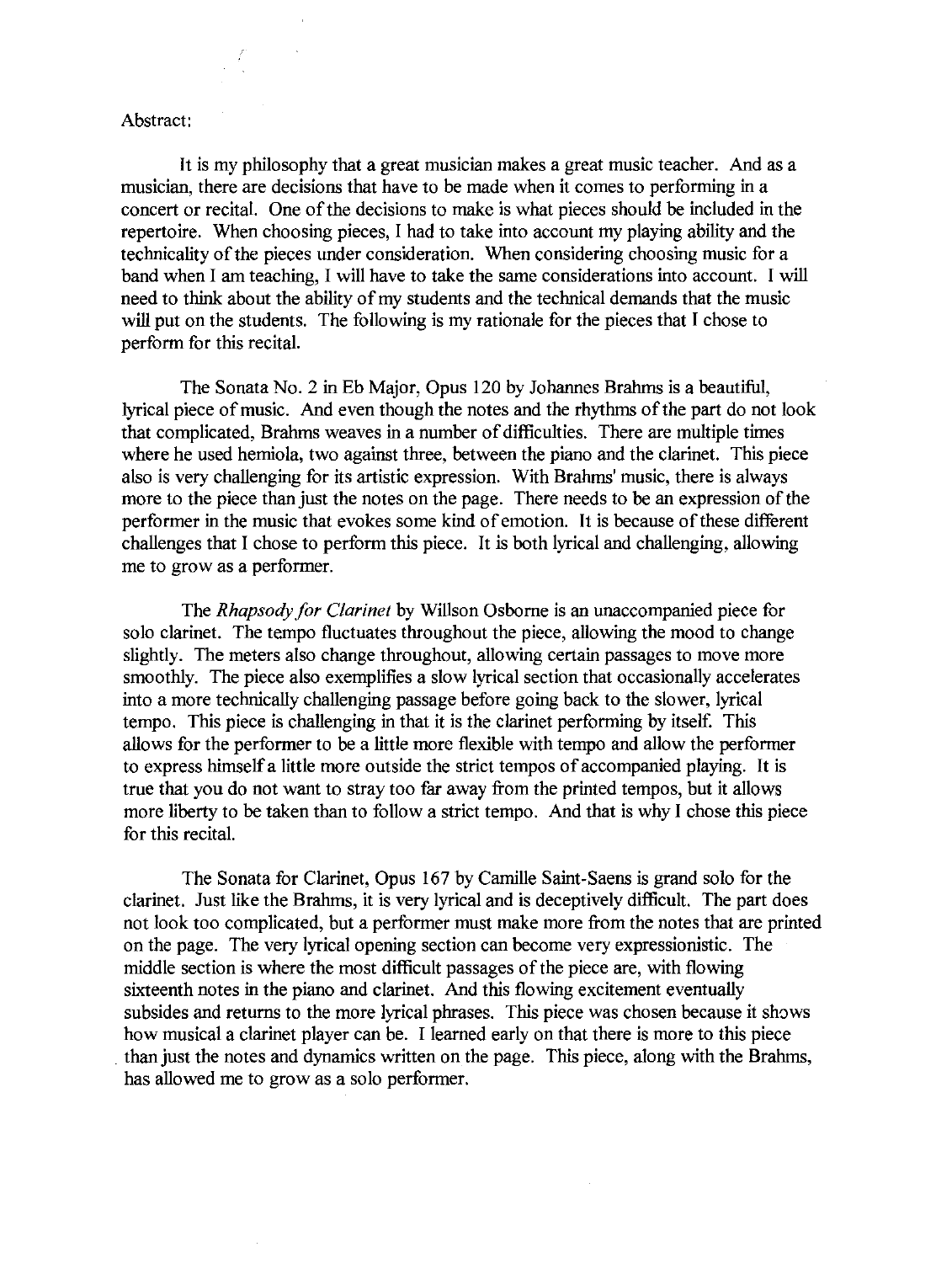The Sextet for Winds, Opus 71 by Ludwig van Beethoven was chosen for several reasons. One reason being that I enjoy ensemble playing. Another reason being that a majority of the two movements chosen features the first clarinet. And the final reason being that chamber ensemble playing is not very easy and is a little different than playing a solo or in a large ensemble. Balance and blend issues become more fragile. The last movement is the capstone of the piece. It combines a lot of soloistic passages that are passed about the ensemble, but the first clarinet seems to dominate. Since this piece was written in a different time, a different approach and understanding of the music must be made before it can be performed. There were some things that meant something a little different than what we use today, which created some challenges in preparing this piece. In conclusion, this piece was chosen because of its challenges not only in the ensemble playing, but also learning and playing in the style that Beethoven had written the piece in.

This project was to allow me the opportunity to learn and grow as a musician so that when I teach, I will be a better teacher. In order to teach music, the teacher must be a competent musician. This project is a demonstration of my competency as a musician.

Advisor: Caroline & Hartig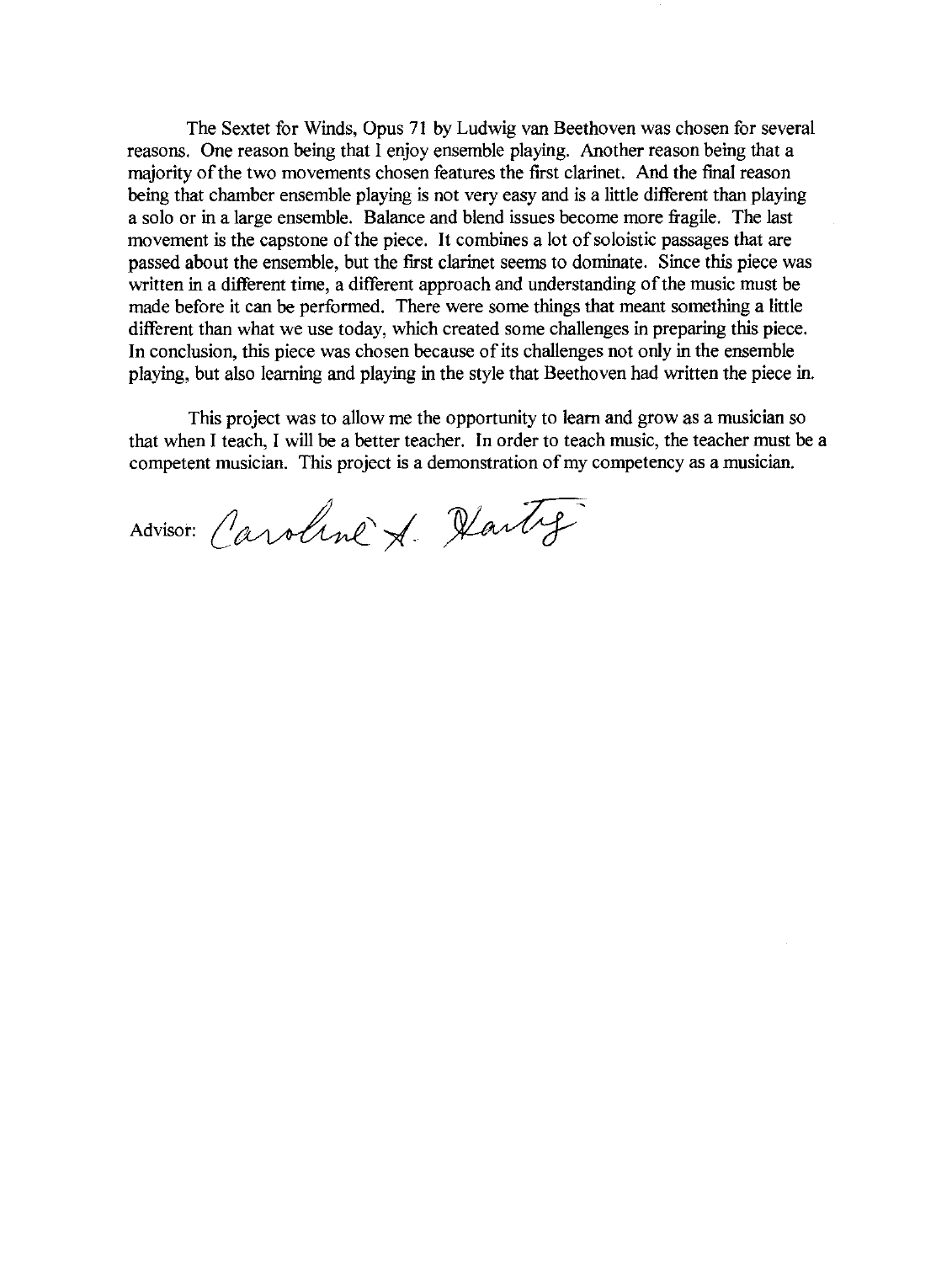# **Benjamin Griffith**

&

René Henry

**, 32 22 12 14** 

'" ¥1 **'ft.I'.** 

\*\*

£

~

 $f$ 

*-1* (-

**,..,.. . .** -.,

 $\omega$ 

 $#$  $-$ 

- Fill

海

 $-1$ 

 $\frac{\theta_{\text{c}}}{\pi}$ 

 $=$ 

 $+1$ 

•

 $\sharp$  :

uti

 $\frac{1}{2}$ 

assisted by Barbara Briner-Jones and

the BSU Woodwind Sextet

**in a Clarinet Recital** 

POPPE TO OK

Featuring...

Brahms, Rabaud, Osborne, Weber,

Saint-Saëns, and Beethoven

# **5:30pm**

**Wednesday, October 23rd** 

Pruis Hall

t 11 = 11 = 11 part 1 = 11 water ...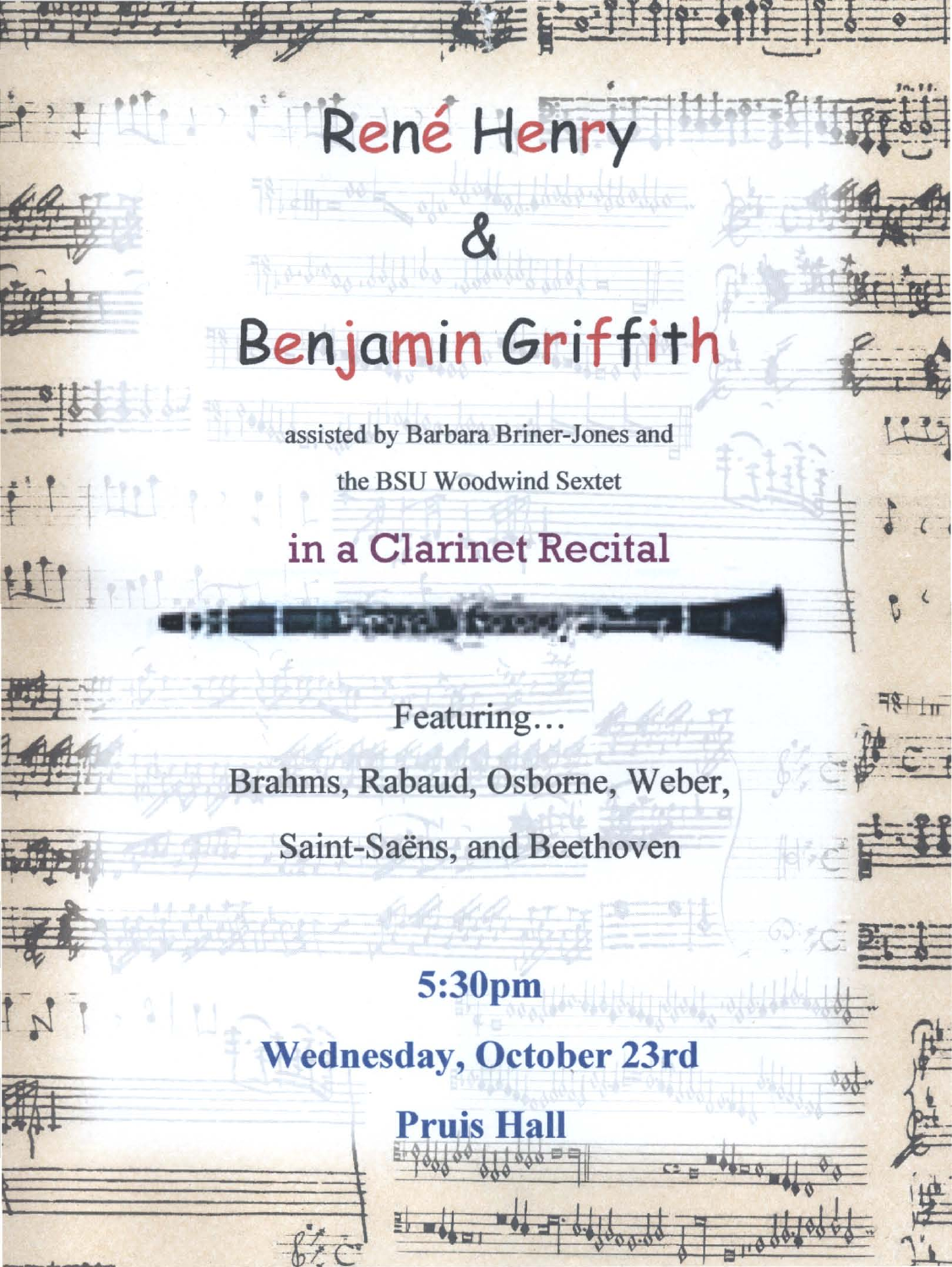|    | R<br><b>BEN.</b>                                                                      |
|----|---------------------------------------------------------------------------------------|
|    | <b>JUNIOR</b>                                                                         |
|    | Barbara<br>Bethany Heinz .<br>Mary Behler and                                         |
|    | Sonata No. 2 in E-flat Major Op. 1<br>I. Allegro amabile                              |
| ∛≫ | Solo de Concours Op. 10                                                               |
|    | Rhapsody for Clarinet                                                                 |
|    | Concertino for Clarinet Op. 26                                                        |
|    | Sonata for Clarinet in E-flat Major<br>I. Allegretto                                  |
|    | Sextet for Winds Op. 71<br>II. Adagio<br>IV. Rondo, Allegro                           |
| ∛₩ |                                                                                       |
|    | Rene Henry and Benjamir<br>For Benjamin Griffith, this re-<br>requirements for the Ho |
|    | <b>PRUIS HALL</b><br>Wednesday, October 23, 2002<br>5:30 p.m.                         |
|    | In keeping with copyright<br>and photographic devices is not per                      |

•

#### **RENE HENRY BENJAMIN GRIFFITH clarinet in a JUNIOR-SENIOR RECITAL with Barbara Briner-Jones, piano Bethany Heinz and Sarah Watkins, bassoon Mary Behler and Jennifer Perry, French horn**

|                                | I. Allegro amabile                                                               | $(1833 - 1897)$                      |  |
|--------------------------------|----------------------------------------------------------------------------------|--------------------------------------|--|
|                                |                                                                                  | $(1873 - 1949)$                      |  |
|                                |                                                                                  | $(1906 - 1979)$                      |  |
| $\ldots$ intermission $\ldots$ |                                                                                  |                                      |  |
|                                |                                                                                  | $(1786 - 1825)$<br>ed. Don McCathren |  |
|                                | Sonata for Clarinet in E-flat Major Op. 167 Camille Saint-Saens<br>I. Allegretto | $(1835 - 1921)$                      |  |
|                                | II. Adagio<br>IV. Rondo Allegro                                                  | $(1770 - 1827)$                      |  |

n Griffith are students of Caroline Hartig.

cital is presented in partial fulfillment of the mors Program at Ball State University.

> Series LVII Number 37

> > $\mathbf{v}$

**I** and artist agreements, use of recording **and photographic devices is not permitted by other than approved university personnel. We request your cooperation.** 

**For performance information, call the School of Music Concert Hotline: (765) 285·5878 .**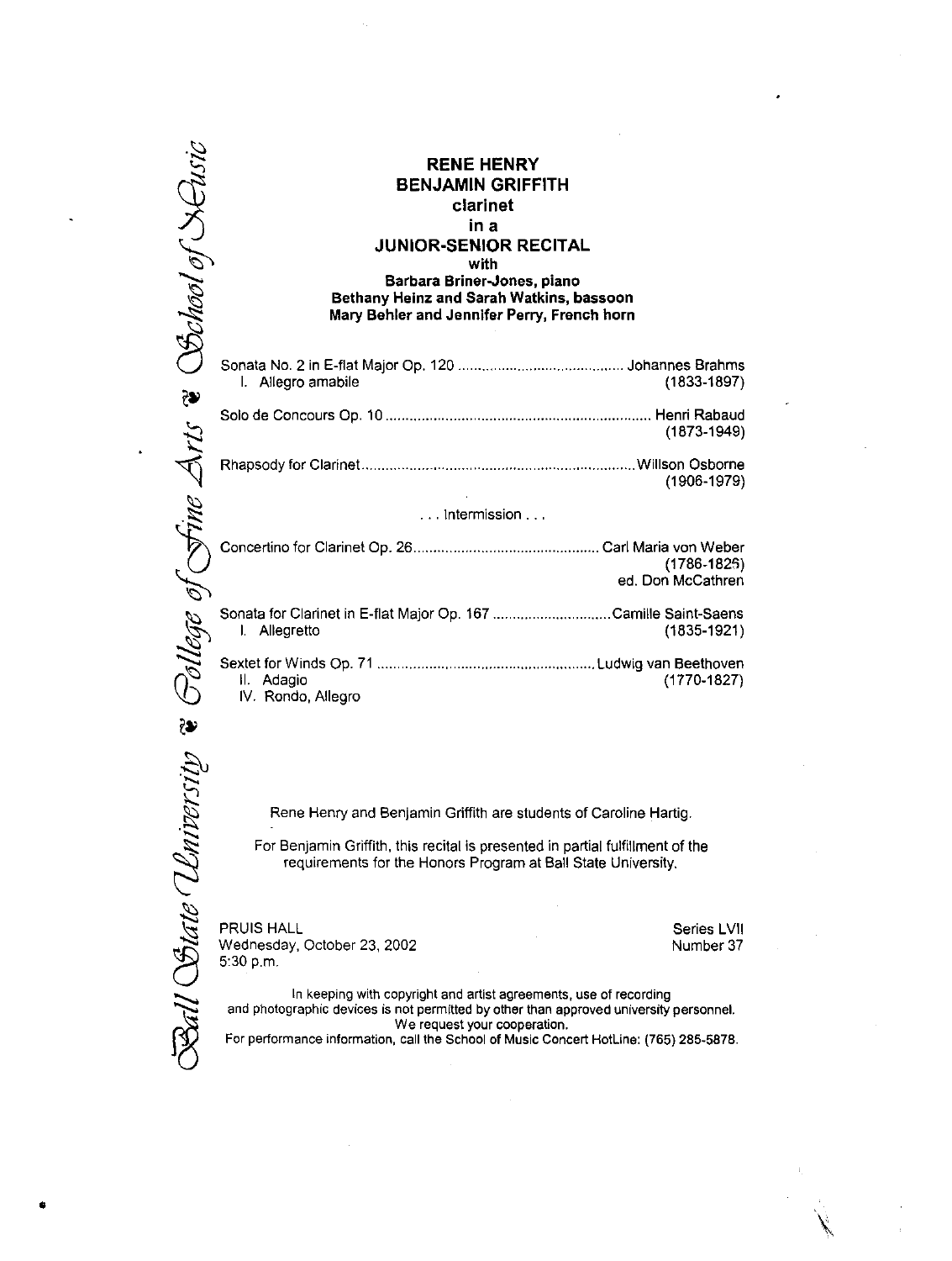### **PROGRAM NOTES**  Compiled by Benjamin Griffith

I. Sonata for Clarinet and Piano No.2 in Eb Major. Op. 120 by Johannes Brahms Upon hearing Richard Muhlfeld playing the clarinet in 1894, Brahms was inspired to write two duo sonatas for clarinet and piano. "Brahms often composed pieces in pairs, the second complementing the first in mood and manner. Standing in marked contrast to the restless opening gestures of the F-minor sonata is the gently undulating amabile melody that initiates the Eb-major sonata. [TJhe 'turn' motive at the head of the theme fmds immediate and dynamic development, as is Brahms's manner, but impassioned outbursts are rapidly quelled. The theme in the dominant provides a close cannon between clarinet and piano, yet the affect is not learned, so deftly is the counterpoint sketched; a second section in this key is all rippling triplets against soaring duple melody. The genial flow of this sonata-form movement is not even interrupted by clear-cut sectional divisions into exposition, development, and recapitulation. This mood piece, so unlike the virile assertive allegros of most sonatas, ends molto dolce, tranquillo."

Bozarth, George (1999). "Two Sonatas for Clarinet and Piano in F Minor and Eb Major, Opus 120" The Compleat Brahms: A Guide to the Musical Works of Johannes Brahms. editor Leon Butstein. W.W. Norton & Company: New York. 101-103.

#### 2. Rhapsody for Clarinet by Willson Osborne

When Willson Osborne began work on Rhapsody, he wrote it for bassoon. But early on, he decided he would make it suitable for the clarinet as well. Because it was initially written for the bassoon and then later for clarinet also, this accounts for the lack of extremely high notes in the clarinet. Osborne makes use of the Oriental technique of variation, which takes song-like fragments and either develops them or continues them with active coloratura passages. "Although Rhapsody was written as abstract music, it does present a series of shifting emotional states, and this goes so far as to be one of its most salient characteristics. But my belated discovery of it--at a considerable distance--I suddenly felt that I was hearing a lonely shepherd piping in a Turneresque, Mediterranean landscape--pouring out his joys and sorrows, his longings and exultations. But I hasten to add that it was not composed with this picturesque scene in mind."

Osborne, Willson (1973). "Rhapsody for Clarinet (B-flat)" Solos for Unaccompanied Clarinet: An Annotated Bibliography of Published Works. Editor James E. Gillespie Jr. Information Coordinators, Inc.: Detroit. 49-50.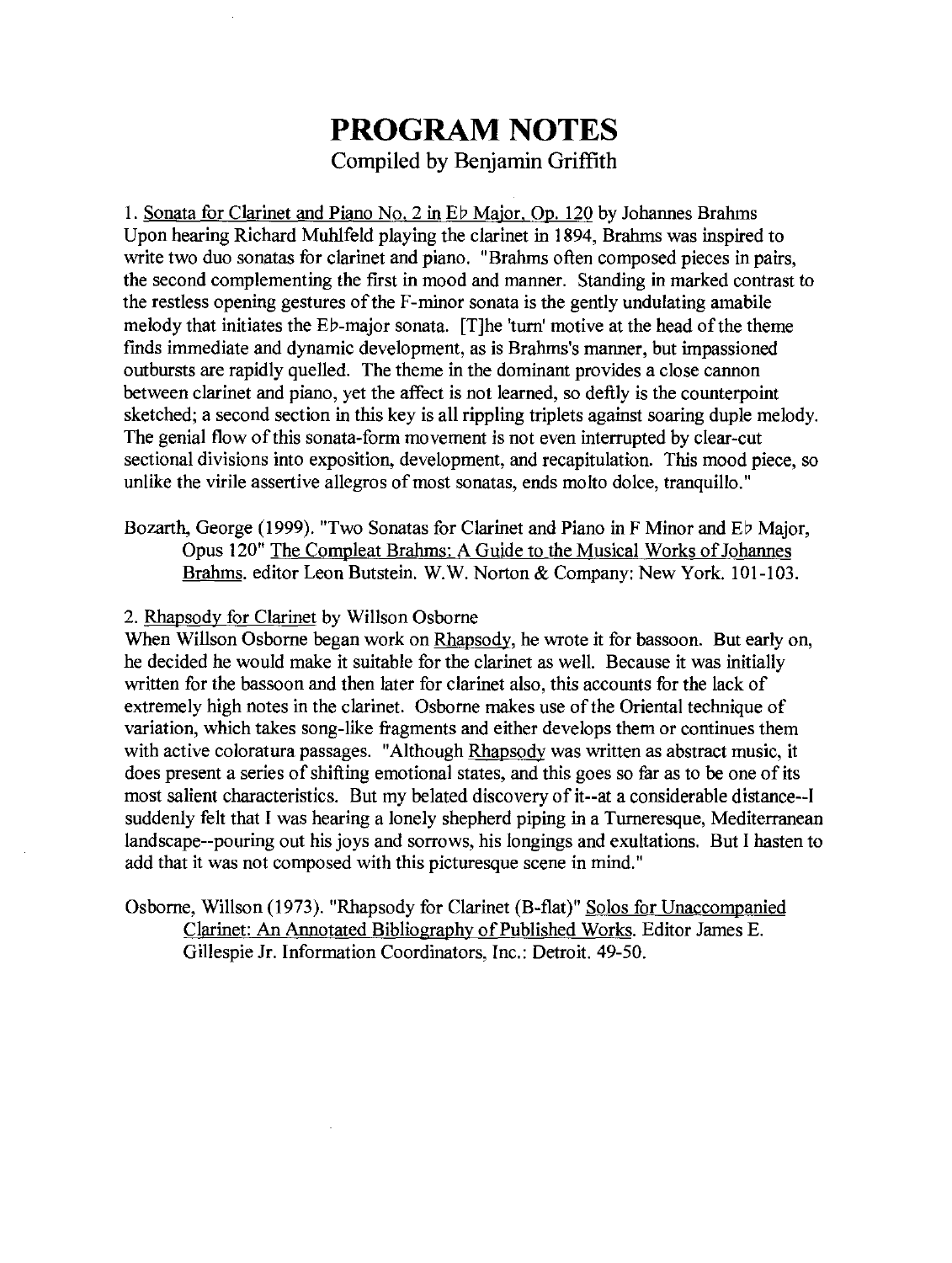3. Sonata in ED Major for Clarinet and Piano Op. 167 by Camille Saint-Saens Camille Saint-Saens composed three sonatas for wind instrument during the last year of his life. The clarinet sonata is one of these sonatas. It was dedicated to Auguste Perier, professor of clarinet at the Paris Conservatory. "The main features of the Clarinet Sonata are its unusually simple piano part...and the lyrical melodic lines of the clarinet. The first [movement] consists of a main section featuring an expansive theme which appear on either side of florid central section."

Inou, Satsoki (1992). "French Clarinet Art." Jacket Notes. Nippon Columbia Co., LTD: Japan.

"The sonata for clarinet ... is the most luxuriantly sonorous of the three [woodwind sonatas], with the greatest harmonic fullness and figural elaboration in the keyboard parts. The first movement discourses gracefully upon a single melody that gradually acquires embellishments before reverting to its simple statement."

Wiser, John (1990). "Romance." Jacket Notes. BMG Classics: New York.

#### 4. Sextet for Winds, Op. 71 by Ludwig van Beethoven

 $\chi^{(0)}$ 

Beethoven wrote the sextet in the late 1700s, but it was not published until 1810. Beethoven had the following to say about the sextet, "The sextet belongs to my earlier work and was moreover written in a single night-there is nothing more to be said but that it is the work of an author who has done at least a few better things-yet for many people these are best" (284).

"Despite Beethoven's words, [the sextet] is by no means lacking in art. He probably referred to the development of idea, the strictly logical motival working out upon which, in later years, his work was based. The art displayed in [this] work for wind instruments is, indeed, limited, but it is so perforce since the tone material admits neither of the expression of especially significant ideas nor of very penetrating analysis. The art with which the emotion to the spirit of his instruments, recognizes their tone-character and detains the most exquisite effects, actually by means of their technical deficiencies" (284). "The 'adagio' is the gem of the work, perhaps of all music for wind instruments alone. A simple and graceful melody given out by the bassoon is repeated by the clarinets and passes through a series of changes, ever simple yet fresh and interesting, to a happy close. All six instruments unite joyously in the main section and die away one by one to the marching rhythm of the rondo-like [final movement] in which the principle role falls to the first clarinet" (287).

 $\mathcal{L}$ 

Bekker, Paul (1932). *Beethoven.* J.M. Dent & Sons Ltd.: London. 283-287.